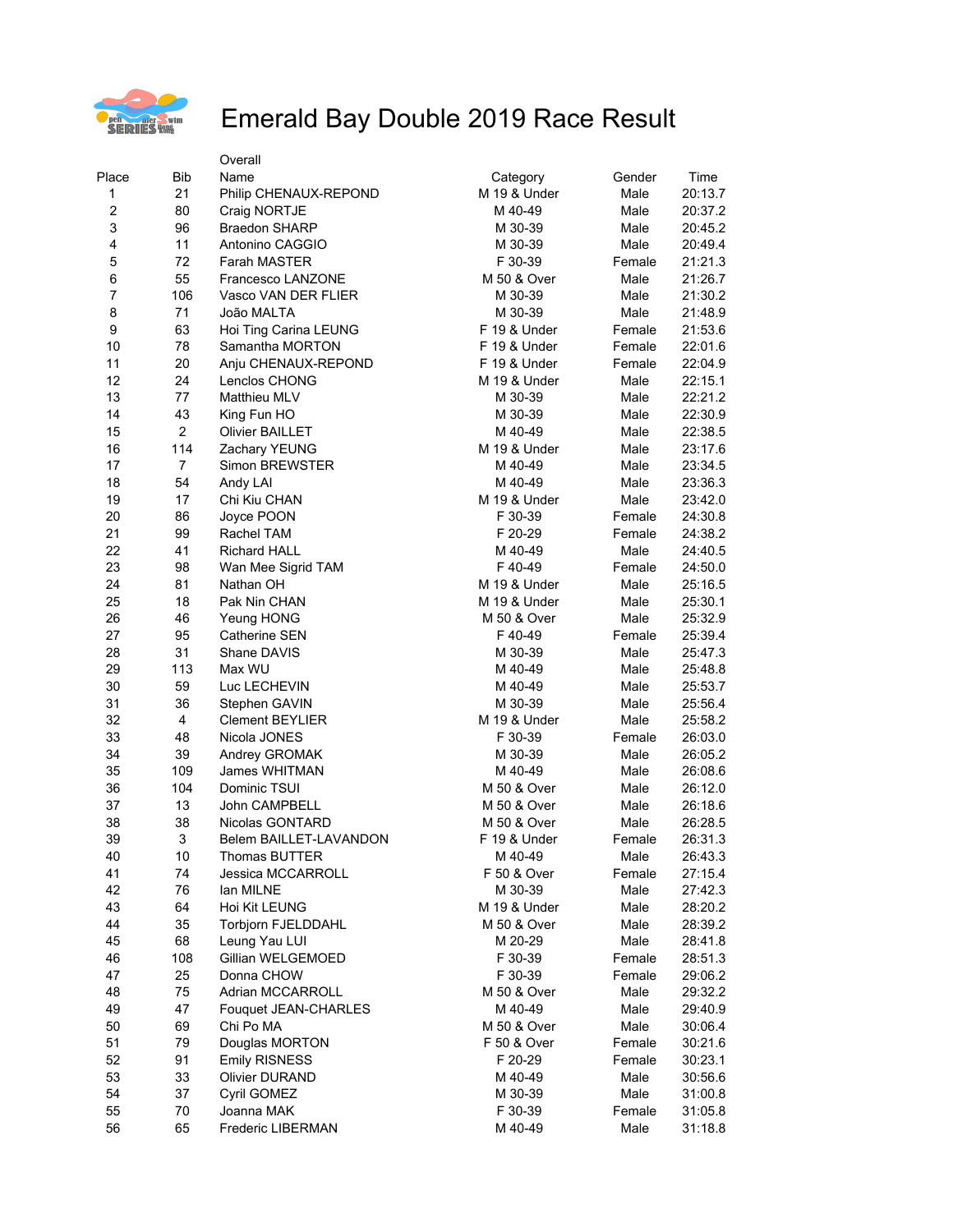

| 57  | 112          | Kwan Ho WONG           | M 30-39      | Male   | 31:51.1    |
|-----|--------------|------------------------|--------------|--------|------------|
| 58  | 84           | Cedric POON            | M 30-39      | Male   | 32:36.2    |
| 59  | 94           | Mohnish SEN            | M 30-39      | Male   | 32:56.0    |
| 60  | 45           | <b>Edouard HOCDE</b>   | M 30-39      | Male   | 33:13.4    |
| 61  | 103          | Michael Chun Chi TSANG | M 20-29      | Male   | 33:24.4    |
| 62  | 40           | Ali GULSEN             | M 30-39      | Male   | 33:42.2    |
| 63  | 30           | <b>Alison CROSBIE</b>  | F40-49       | Female | 34:01.1    |
| 64  | 9            | lan BROWNLEE           | M 50 & Over  | Male   | 34:07.2    |
| 65  | 105          | Makoto UENOMACHI       | M 40-49      | Male   | 34:25.8    |
| 66  | 8            | Kira BROWNLEE          | F 30-39      | Female | 34:46.6    |
| 67  | 88           | Lisa PUN               | F40-49       | Female | 34:50.5    |
| 68  | 62           | Yau Chi LEUNG          | M 40-49      | Male   | 35:02.4    |
| 69  | 97           | Serena SHING           | F 30-39      | Female | 35:40.9    |
| 70  | 5            | Maxence BOURCET        | M 19 & Under | Male   | 35:53.8    |
| 71  | 6            | Damien BOURCET         | M 40-49      | Male   | 35:54.3    |
| 72  | 57           | Anne LAVANDON          | F40-49       | Female | 36:02.1    |
| 73  | $\mathbf{1}$ | Stefano AGOSTINI       | M 50 & Over  | Male   | 36:13.2    |
| 74  | 58           | Kwai Sun LAW           | M 40-49      | Male   | 36:22.6    |
| 75  | 42           | Kraft HEIDRUN          | F 40-49      | Female | 36:31.2    |
| 76  | 28           | Katelyn CHUI           | F 19 & Under | Female | 36:42.2    |
| 77  | 27           | <b>Bertrand CHUI</b>   | M 40-49      | Male   | 36:44.5    |
| 78  | 22           |                        | M 50 & Over  | Male   |            |
| 79  | 66           | Hing Wai CHIM          |              | Male   | 36:57.5    |
|     |              | Kin Wai LO             | M 40-49      |        | 37:11.3    |
| 80  | 29           | Shui Ping CHUNG        | F40-49       | Female | 37:16.2    |
| 81  | 107          | Yodkamon WANTHONG      | F 40-49      | Female | 38:30.0    |
| 82  | 19           | Chi Ming CHANG         | M 30-39      | Male   | 38:36.1    |
| 83  | 50           | Hirokazu KAWAHATA      | M 40-49      | Male   | 39:17.3    |
| 84  | 100          | Ide TAM                | M 50 & Over  | Male   | 39:21.5    |
| 85  | 32           | Louel DEMAISIP         | M 40-49      | Male   | 39:24.6    |
| 86  | 87           | Gillian PRITCHARD      | F 30-39      | Female | 40:06.5    |
| 87  | 12           | Michael CAMERLENGO     | M 30-39      | Male   | 40:35.8    |
| 88  | 73           | Remielyn MATAGANAS     | F 20-29      | Female | 41:25.5    |
| 89  | 56           | Kin Man LAU            | F 30-39      | Female | 41:42.4    |
| 90  | 44           | <b>HO SENG Wong</b>    | M 50 & Over  | Male   | 44:13.3    |
| 91  | 26           | Lai Ho CHUI            | F 50 & Over  | Female | 44:18.4    |
| 92  | 102          | Josephine TOLENTINO    | F40-49       | Female | 44:29.6    |
| 93  | 14           | Nado CHAN              | M 40-49      | Male   | 44:38.7    |
| 94  | 89           | <b>Naty RAMONES</b>    | F 30-39      | Female | 44:49.9    |
| 95  | 92           | Anna Cel SABONDO       | F 30-39      | Female | 45:09.9    |
| 96  | 101          | Cynthia TARNATE        | F 40-49      | Female | 45:32.2    |
| 97  | 67           | Ping LU                | M 30-39      | Male   | 45:51.9    |
| 98  | 60           | Joshua Kwok Hin LEE    | M 20-29      | Male   | 47:34.2    |
| 99  | 82           | Philip PAU             | M 50 & Over  | Male   | 47:58.8    |
| 100 | 110          | Chan WINY YIN          | M 40-49      | Male   | 48:15.7    |
| 101 | 15           | Wing Ho Indy CHAN      | M 40-49      | Male   | 48:23.7    |
| 102 | 93           | Armando SALAYA         | M 40-49      | Male   | 54:13.9    |
|     | 16           | Gobby CHAN             | F 30-39      | Female | <b>DNS</b> |
|     | 23           | Ethan CHIU             | M 30-39      | Male   | <b>DNS</b> |
|     | 34           | Aaron FINLEY           | M 40-49      | Male   | <b>DNS</b> |
|     | 49           | <b>Tracy JUDD</b>      | F 30-39      | Female | <b>DNS</b> |
|     | 51           | Jackson KELLEHER       | M 30-39      | Male   | <b>DNS</b> |
|     | 52           | Vera KLEESATTEL        | F 40-49      | Female | <b>DNS</b> |
|     | 53           | Marcus Yu Fat KOO      | M 50 & Over  | Male   | <b>DNS</b> |
|     | 61           | <b>Richard LETCHER</b> | M 50 & Over  | Male   | <b>DNS</b> |
|     | 83           | <b>Emeric PAYER</b>    | M 19 & Under | Male   | <b>DNS</b> |
|     | 85           | Kai Ming POON          | M 50 & Over  | Male   | <b>DNS</b> |
|     | 90           | Tom RICHARDSON         | M 30-39      | Male   | <b>DNS</b> |
|     | 111          | Grace WONG             | F 30-39      | Female | <b>DNS</b> |
|     |              |                        |              |        |            |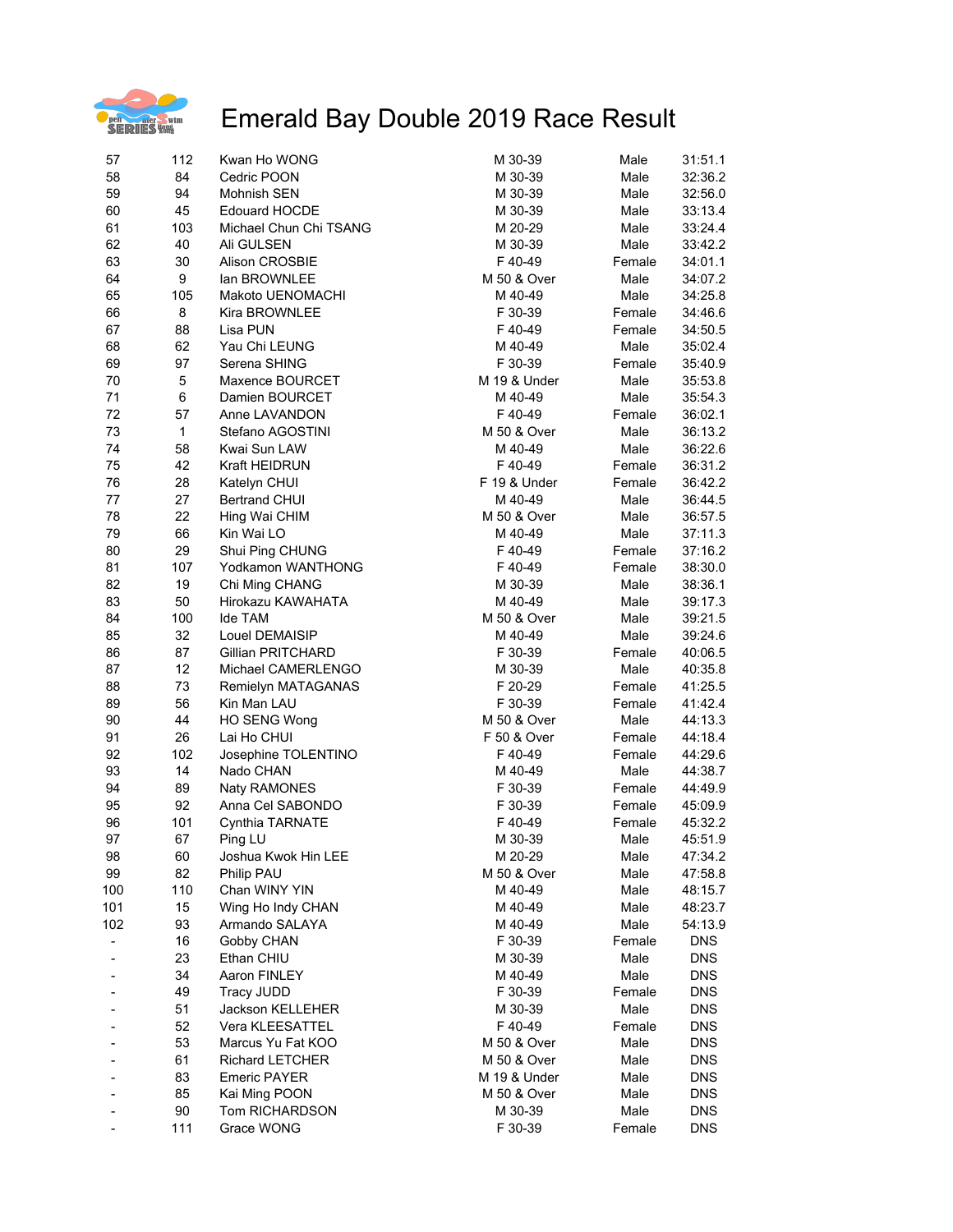

|                          |                | Overall - Female         |              |        |            |
|--------------------------|----------------|--------------------------|--------------|--------|------------|
| Place                    | <b>Bib</b>     | Name                     | Category     | Gender | Time       |
| 1                        | 72             | <b>Farah MASTER</b>      | F 30-39      | Female | 21:21.3    |
| $\boldsymbol{2}$         | 63             | Hoi Ting Carina LEUNG    | F 19 & Under | Female | 21:53.6    |
| 3                        | 78             | Samantha MORTON          | F 19 & Under | Female | 22:01.6    |
| 4                        | 20             | Anju CHENAUX-REPOND      | F 19 & Under | Female | 22:04.9    |
| 5                        | 86             | Joyce POON               | F 30-39      | Female | 24:30.8    |
| 6                        | 99             | Rachel TAM               | F 20-29      | Female | 24:38.2    |
| $\overline{7}$           | 98             | Wan Mee Sigrid TAM       | F 40-49      | Female | 24:50.0    |
| 8                        | 95             | Catherine SEN            | F40-49       | Female | 25:39.4    |
| 9                        | 48             | Nicola JONES             | F 30-39      | Female | 26:03.0    |
| 10                       | 3              | Belem BAILLET-LAVANDON   | F 19 & Under | Female | 26:31.3    |
| 11                       | 74             | <b>Jessica MCCARROLL</b> | F 50 & Over  | Female | 27:15.4    |
| 12                       | 108            | Gillian WELGEMOED        | F 30-39      | Female | 28:51.3    |
| 13                       | 25             | Donna CHOW               | F 30-39      | Female | 29:06.2    |
| 14                       | 79             | Douglas MORTON           | F 50 & Over  | Female | 30:21.6    |
| 15                       | 91             | <b>Emily RISNESS</b>     | F 20-29      | Female | 30:23.1    |
| 16                       | 70             | Joanna MAK               | F 30-39      | Female | 31:05.8    |
| 17                       | 30             | Alison CROSBIE           | F 40-49      | Female | 34:01.1    |
| 18                       | $\, 8$         | <b>Kira BROWNLEE</b>     | F 30-39      | Female | 34:46.6    |
| 19                       | 88             | Lisa PUN                 | F 40-49      | Female | 34:50.5    |
| 20                       | 97             | Serena SHING             | F 30-39      | Female | 35:40.9    |
| 21                       | 57             | Anne LAVANDON            | F40-49       | Female | 36:02.1    |
| 22                       | 42             | <b>Kraft HEIDRUN</b>     | F40-49       | Female | 36:31.2    |
| 23                       | 28             | Katelyn CHUI             | F 19 & Under | Female | 36:42.2    |
| 24                       | 29             | Shui Ping CHUNG          | F 40-49      | Female | 37:16.2    |
| 25                       | 107            | Yodkamon WANTHONG        | F40-49       | Female | 38:30.0    |
| 26                       | 87             | <b>Gillian PRITCHARD</b> | F 30-39      | Female | 40:06.5    |
| 27                       | 73             | Remielyn MATAGANAS       | F 20-29      | Female | 41:25.5    |
| 28                       | 56             | Kin Man LAU              | F 30-39      | Female | 41:42.4    |
| 29                       | 26             | Lai Ho CHUI              | F 50 & Over  | Female | 44:18.4    |
| 30                       | 102            | Josephine TOLENTINO      | F 40-49      | Female | 44:29.6    |
| 31                       | 89             | Naty RAMONES             | F 30-39      | Female | 44:49.9    |
| 32                       | 92             | Anna Cel SABONDO         | F 30-39      | Female | 45:09.9    |
| 33                       | 101            | Cynthia TARNATE          | F 40-49      | Female | 45:32.2    |
| $\overline{\phantom{a}}$ | 16             | Gobby CHAN               | F 30-39      | Female | <b>DNS</b> |
| $\overline{\phantom{0}}$ | 49             | <b>Tracy JUDD</b>        | F 30-39      | Female | <b>DNS</b> |
|                          | 52             | <b>Vera KLEESATTEL</b>   | F40-49       | Female | <b>DNS</b> |
|                          | 111            | Grace WONG               | F 30-39      | Female | DNS        |
|                          |                |                          |              |        |            |
| Place                    | Bib            | Overall - Male<br>Name   | Category     | Gender | Time       |
| $\mathbf{1}$             | 21             | Philip CHENAUX-REPOND    | M 19 & Under | Male   | 20:13.7    |
| $\boldsymbol{2}$         | 80             | Craig NORTJE             | M 40-49      | Male   | 20:37.2    |
| 3                        | 96             | <b>Braedon SHARP</b>     | M 30-39      | Male   | 20:45.2    |
| 4                        | 11             | Antonino CAGGIO          | M 30-39      | Male   | 20:49.4    |
| 5                        | 55             | Francesco LANZONE        | M 50 & Over  | Male   | 21:26.7    |
| 6                        | 106            | Vasco VAN DER FLIER      | M 30-39      | Male   | 21:30.2    |
| 7                        | 71             | João MALTA               | M 30-39      | Male   | 21:48.9    |
| 8                        | 24             | Lenclos CHONG            | M 19 & Under | Male   | 22:15.1    |
| 9                        | 77             | Matthieu MLV             | M 30-39      | Male   | 22:21.2    |
| 10                       | 43             | King Fun HO              | M 30-39      | Male   | 22:30.9    |
| 11                       | $\overline{a}$ | Olivier BAILLET          | M 40-49      | Male   | 22:38.5    |
| 12                       | 114            | Zachary YEUNG            | M 19 & Under | Male   | 23:17.6    |
| 13                       | 7              | Simon BREWSTER           | M 40-49      | Male   | 23:34.5    |
| 14                       | 54             | Andy LAI                 | M 40-49      | Male   | 23:36.3    |
| 15                       | 17             | Chi Kiu CHAN             | M 19 & Under | Male   | 23:42.0    |
|                          |                |                          |              |        |            |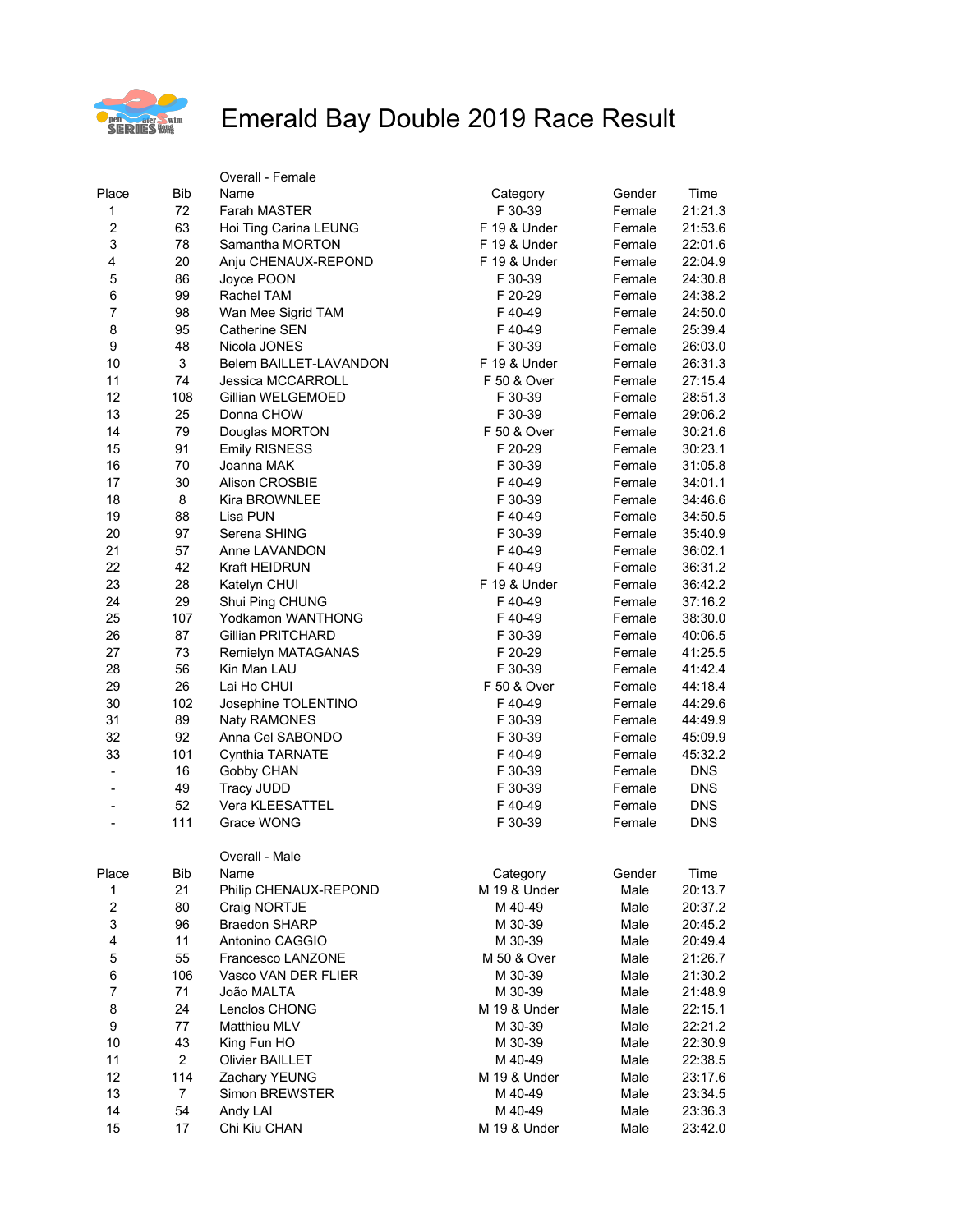

| 16 | 41           | <b>Richard HALL</b>       | M 40-49      | Male | 24:40.5    |
|----|--------------|---------------------------|--------------|------|------------|
| 17 | 81           | Nathan OH                 | M 19 & Under | Male | 25:16.5    |
| 18 | 18           | Pak Nin CHAN              | M 19 & Under | Male | 25:30.1    |
| 19 | 46           | Yeung HONG                | M 50 & Over  | Male | 25:32.9    |
| 20 | 31           | Shane DAVIS               | M 30-39      | Male | 25:47.3    |
| 21 | 113          | Max WU                    | M 40-49      | Male | 25:48.8    |
| 22 | 59           | Luc LECHEVIN              | M 40-49      | Male | 25:53.7    |
| 23 | 36           | Stephen GAVIN             | M 30-39      | Male | 25:56.4    |
|    |              |                           |              |      |            |
| 24 | 4            | <b>Clement BEYLIER</b>    | M 19 & Under | Male | 25:58.2    |
| 25 | 39           | Andrey GROMAK             | M 30-39      | Male | 26:05.2    |
| 26 | 109          | James WHITMAN             | M 40-49      | Male | 26:08.6    |
| 27 | 104          | Dominic TSUI              | M 50 & Over  | Male | 26:12.0    |
| 28 | 13           | John CAMPBELL             | M 50 & Over  | Male | 26:18.6    |
| 29 | 38           | Nicolas GONTARD           | M 50 & Over  | Male | 26:28.5    |
| 30 | 10           | <b>Thomas BUTTER</b>      | M 40-49      | Male | 26:43.3    |
| 31 | 76           | lan MILNE                 | M 30-39      | Male | 27:42.3    |
| 32 | 64           | Hoi Kit LEUNG             | M 19 & Under | Male | 28:20.2    |
| 33 | 35           | <b>Torbjorn FJELDDAHL</b> | M 50 & Over  | Male | 28:39.2    |
| 34 | 68           | Leung Yau LUI             | M 20-29      | Male | 28:41.8    |
| 35 | 75           | Adrian MCCARROLL          | M 50 & Over  | Male | 29:32.2    |
| 36 | 47           | Fouquet JEAN-CHARLES      | M 40-49      | Male | 29:40.9    |
| 37 | 69           | Chi Po MA                 | M 50 & Over  | Male | 30:06.4    |
| 38 | 33           | <b>Olivier DURAND</b>     | M 40-49      | Male | 30:56.6    |
| 39 | 37           | Cyril GOMEZ               | M 30-39      | Male | 31:00.8    |
| 40 | 65           | <b>Frederic LIBERMAN</b>  | M 40-49      | Male | 31:18.8    |
|    |              |                           |              |      |            |
| 41 | 112          | Kwan Ho WONG              | M 30-39      | Male | 31:51.1    |
| 42 | 84           | Cedric POON               | M 30-39      | Male | 32:36.2    |
| 43 | 94           | Mohnish SEN               | M 30-39      | Male | 32:56.0    |
| 44 | 45           | <b>Edouard HOCDE</b>      | M 30-39      | Male | 33:13.4    |
| 45 | 103          | Michael Chun Chi TSANG    | M 20-29      | Male | 33:24.4    |
| 46 | 40           | Ali GULSEN                | M 30-39      | Male | 33:42.2    |
| 47 | 9            | lan BROWNLEE              | M 50 & Over  | Male | 34:07.2    |
| 48 | 105          | Makoto UENOMACHI          | M 40-49      | Male | 34:25.8    |
| 49 | 62           | Yau Chi LEUNG             | M 40-49      | Male | 35:02.4    |
| 50 | 5            | Maxence BOURCET           | M 19 & Under | Male | 35:53.8    |
| 51 | 6            | Damien BOURCET            | M 40-49      | Male | 35:54.3    |
| 52 | $\mathbf{1}$ | Stefano AGOSTINI          | M 50 & Over  | Male | 36:13.2    |
| 53 | 58           | Kwai Sun LAW              | M 40-49      | Male | 36:22.6    |
| 54 | 27           | <b>Bertrand CHUI</b>      | M 40-49      | Male | 36:44.5    |
| 55 | 22           | Hing Wai CHIM             | M 50 & Over  | Male | 36:57.5    |
| 56 | 66           | Kin Wai LO                | M 40-49      | Male | 37:11.3    |
| 57 | 19           | Chi Ming CHANG            | M 30-39      | Male | 38:36.1    |
| 58 | 50           | Hirokazu KAWAHATA         | M 40-49      | Male | 39:17.3    |
| 59 | 100          | Ide TAM                   | M 50 & Over  | Male | 39:21.5    |
| 60 | 32           | Louel DEMAISIP            | M 40-49      | Male | 39:24.6    |
|    | 12           |                           |              |      |            |
| 61 |              | Michael CAMERLENGO        | M 30-39      | Male | 40:35.8    |
| 62 | 44           | <b>HO SENG Wong</b>       | M 50 & Over  | Male | 44:13.3    |
| 63 | 14           | Nado CHAN                 | M 40-49      | Male | 44:38.7    |
| 64 | 67           | Ping LU                   | M 30-39      | Male | 45:51.9    |
| 65 | 60           | Joshua Kwok Hin LEE       | M 20-29      | Male | 47:34.2    |
| 66 | 82           | Philip PAU                | M 50 & Over  | Male | 47:58.8    |
| 67 | 110          | Chan WINY YIN             | M 40-49      | Male | 48:15.7    |
| 68 | 15           | Wing Ho Indy CHAN         | M 40-49      | Male | 48:23.7    |
| 69 | 93           | Armando SALAYA            | M 40-49      | Male | 54:13.9    |
|    | 23           | Ethan CHIU                | M 30-39      | Male | <b>DNS</b> |
|    | 34           | Aaron FINLEY              | M 40-49      | Male | <b>DNS</b> |
|    | 51           | Jackson KELLEHER          | M 30-39      | Male | DNS        |
|    | 53           | Marcus Yu Fat KOO         | M 50 & Over  | Male | <b>DNS</b> |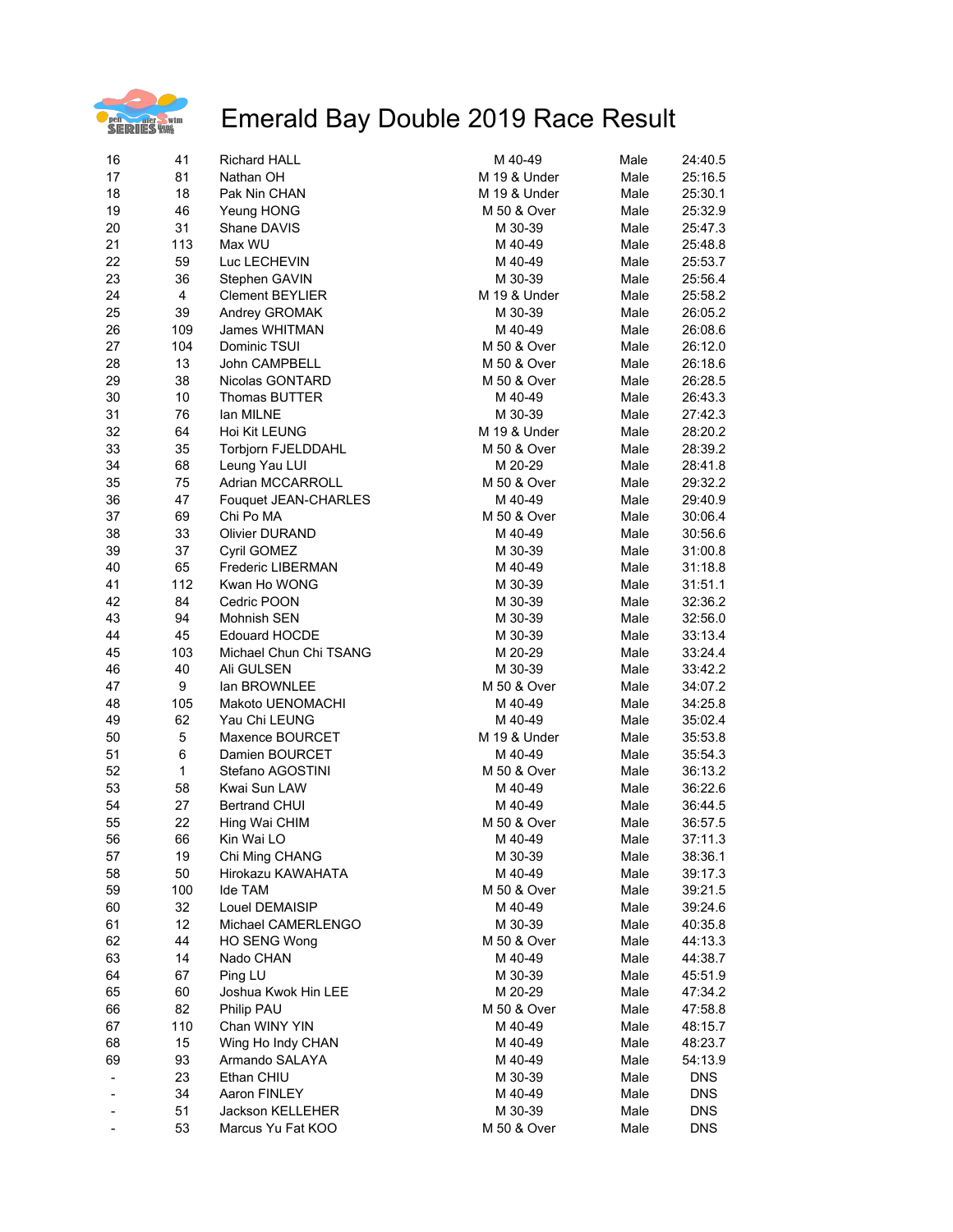

| $\qquad \qquad \blacksquare$ | 61         | <b>Richard LETCHER</b>   | M 50 & Over  | Male   | <b>DNS</b> |
|------------------------------|------------|--------------------------|--------------|--------|------------|
|                              | 83         | <b>Emeric PAYER</b>      | M 19 & Under | Male   | <b>DNS</b> |
| $\overline{\phantom{a}}$     | 85         | Kai Ming POON            | M 50 & Over  | Male   | <b>DNS</b> |
|                              | 90         | Tom RICHARDSON           | M 30-39      | Male   | <b>DNS</b> |
|                              |            | F 19 & Under - Female    |              |        |            |
| Place                        | <b>Bib</b> | Name                     | Category     | Gender | Time       |
| 1                            | 63         | Hoi Ting Carina LEUNG    | F 19 & Under | Female | 21:53.6    |
| $\overline{c}$               | 78         | Samantha MORTON          | F 19 & Under | Female | 22:01.6    |
| 3                            | 20         | Anju CHENAUX-REPOND      | F 19 & Under | Female | 22:04.9    |
| $\overline{\mathbf{4}}$      | 3          | Belem BAILLET-LAVANDON   | F 19 & Under | Female | 26:31.3    |
| 5                            | 28         | Katelyn CHUI             | F 19 & Under | Female | 36:42.2    |
|                              |            | F 20-29 - Female         |              |        |            |
| Place                        | Bib        | Name                     | Category     | Gender | Time       |
| 1                            | 99         | Rachel TAM               | F 20-29      | Female | 24:38.2    |
| $\overline{c}$               | 91         | <b>Emily RISNESS</b>     | F 20-29      | Female | 30:23.1    |
| 3                            | 73         | Remielyn MATAGANAS       | F 20-29      | Female | 41:25.5    |
|                              |            | F 30-39 - Female         |              |        |            |
| Place                        | Bib        | Name                     | Category     | Gender | Time       |
| 1                            | 72         | Farah MASTER             | F 30-39      | Female | 21:21.3    |
| $\overline{c}$               | 86         | Joyce POON               | F 30-39      | Female | 24:30.8    |
| 3                            | 48         | Nicola JONES             | F 30-39      | Female | 26:03.0    |
| 4                            | 108        | Gillian WELGEMOED        | F 30-39      | Female | 28:51.3    |
| 5                            | 25         | Donna CHOW               | F 30-39      | Female | 29:06.2    |
| 6                            | 70         | Joanna MAK               | F 30-39      | Female | 31:05.8    |
| $\overline{7}$               | 8          | Kira BROWNLEE            | F 30-39      | Female | 34:46.6    |
| 8                            | 97         | Serena SHING             | F 30-39      | Female | 35:40.9    |
| 9                            | 87         | <b>Gillian PRITCHARD</b> | F 30-39      | Female | 40:06.5    |
| 10                           | 56         | Kin Man LAU              | F 30-39      | Female | 41:42.4    |
| 11                           | 89         | <b>Naty RAMONES</b>      | F 30-39      | Female | 44:49.9    |
| 12                           | 92         | Anna Cel SABONDO         | F 30-39      | Female | 45:09.9    |
| $\overline{\phantom{a}}$     | 16         | Gobby CHAN               | F 30-39      | Female | <b>DNS</b> |
|                              | 49         | <b>Tracy JUDD</b>        | F 30-39      | Female | <b>DNS</b> |
|                              | 111        | Grace WONG               | F 30-39      | Female | <b>DNS</b> |
|                              |            | F 40-49 - Female         |              |        |            |
| Place                        | <b>Bib</b> | Name                     | Category     | Gender | Time       |
| 1                            | 98         | Wan Mee Sigrid TAM       | F 40-49      | Female | 24:50.0    |
| $\overline{c}$               | 95         | Catherine SEN            | F40-49       | Female | 25:39.4    |
| 3                            | 30         | Alison CROSBIE           | F40-49       | Female | 34:01.1    |
| 4                            | 88         | Lisa PUN                 | F 40-49      | Female | 34:50.5    |
| 5                            | 57         | Anne LAVANDON            | F40-49       | Female | 36:02.1    |
| 6                            | 42         | <b>Kraft HEIDRUN</b>     | F 40-49      | Female | 36:31.2    |
| $\boldsymbol{7}$             | 29         | Shui Ping CHUNG          | F 40-49      | Female | 37:16.2    |
| 8                            | 107        | Yodkamon WANTHONG        | F40-49       | Female | 38:30.0    |
| 9                            | 102        | Josephine TOLENTINO      | F 40-49      | Female | 44:29.6    |
| 10                           | 101        | Cynthia TARNATE          | F 40-49      | Female | 45:32.2    |
|                              | 52         | Vera KLEESATTEL          | F40-49       | Female | <b>DNS</b> |
|                              |            | F 50 & Over - Female     |              |        |            |
| Place                        | Bib        | Name                     | Category     | Gender | Time       |
| 1                            | 74         | Jessica MCCARROLL        | F 50 & Over  | Female | 27:15.4    |
| $\overline{\mathbf{c}}$      | 79         | Douglas MORTON           | F 50 & Over  | Female | 30:21.6    |
| 3                            | 26         | Lai Ho CHUI              | F 50 & Over  | Female | 44:18.4    |
|                              |            |                          |              |        |            |

M 19 & Under - Male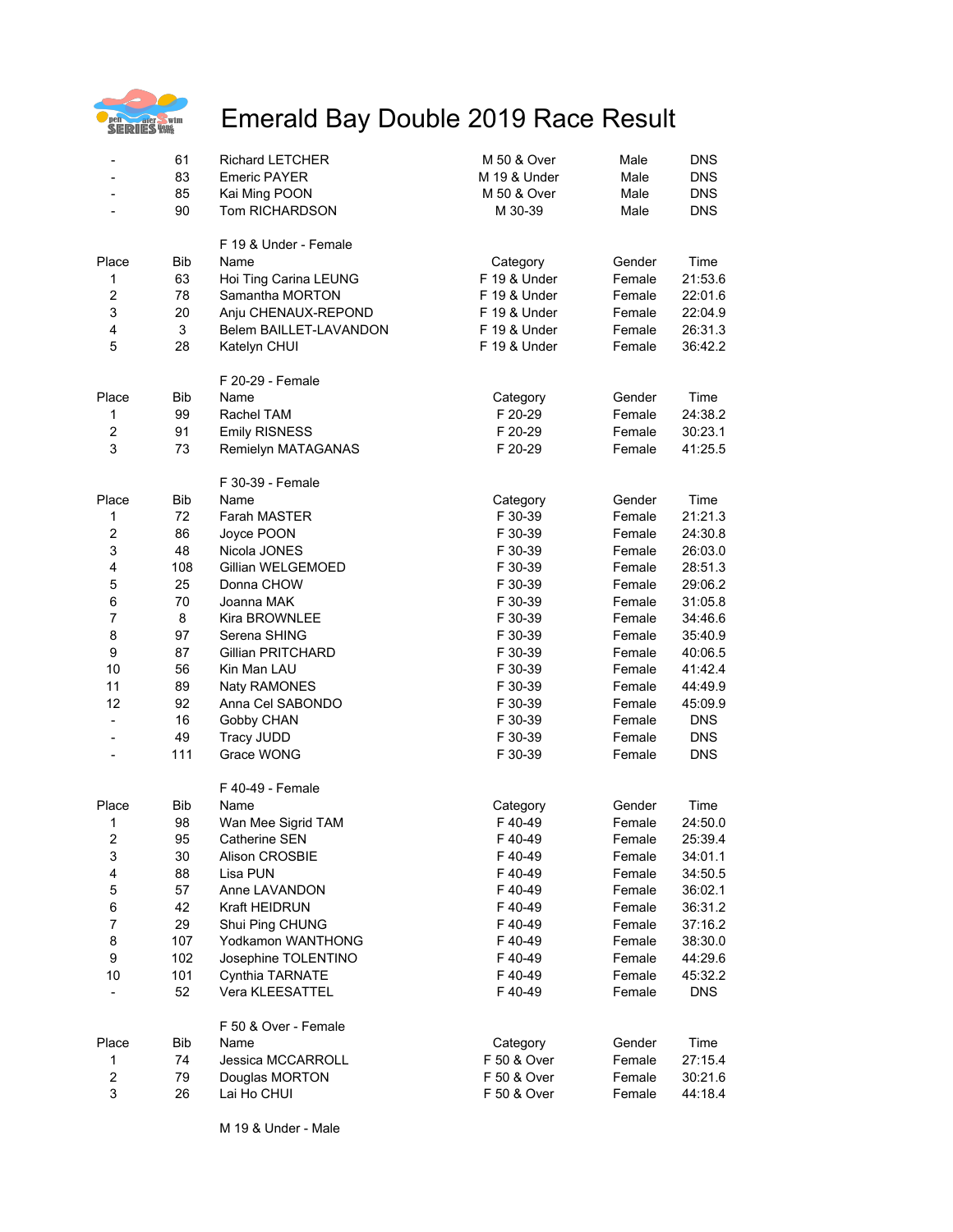

| Place                    | <b>Bib</b>     | Name                    | Category     | Gender | Time       |
|--------------------------|----------------|-------------------------|--------------|--------|------------|
| 1                        | 21             | Philip CHENAUX-REPOND   | M 19 & Under | Male   | 20:13.7    |
| $\overline{\mathbf{c}}$  | 24             | Lenclos CHONG           | M 19 & Under | Male   | 22:15.1    |
| 3                        | 114            | Zachary YEUNG           | M 19 & Under | Male   | 23:17.6    |
| $\overline{\mathbf{4}}$  | 17             | Chi Kiu CHAN            | M 19 & Under | Male   | 23:42.0    |
| 5                        | 81             | Nathan OH               | M 19 & Under | Male   | 25:16.5    |
| $\,6$                    | 18             | Pak Nin CHAN            | M 19 & Under | Male   | 25:30.1    |
| $\overline{7}$           | 4              | <b>Clement BEYLIER</b>  | M 19 & Under | Male   | 25:58.2    |
| 8                        | 64             | Hoi Kit LEUNG           | M 19 & Under | Male   | 28:20.2    |
| 9                        | 5              | Maxence BOURCET         | M 19 & Under | Male   | 35:53.8    |
| $\overline{\phantom{0}}$ | 83             | <b>Emeric PAYER</b>     | M 19 & Under | Male   | <b>DNS</b> |
|                          |                | M 20-29 - Male          |              |        |            |
| Place                    | Bib            | Name                    | Category     | Gender | Time       |
| 1                        | 68             | Leung Yau LUI           | M 20-29      | Male   | 28:41.8    |
| $\overline{\mathbf{c}}$  | 103            | Michael Chun Chi TSANG  | M 20-29      | Male   | 33:24.4    |
| 3                        | 60             | Joshua Kwok Hin LEE     | M 20-29      | Male   | 47:34.2    |
|                          |                | M 30-39 - Male          |              |        |            |
| Place                    | <b>Bib</b>     | Name                    | Category     | Gender | Time       |
| 1                        | 96             | <b>Braedon SHARP</b>    | M 30-39      | Male   | 20:45.2    |
| $\overline{c}$           | 11             | Antonino CAGGIO         | M 30-39      | Male   | 20:49.4    |
| 3                        | 106            | Vasco VAN DER FLIER     | M 30-39      | Male   | 21:30.2    |
| $\overline{\mathbf{4}}$  | 71             | João MALTA              | M 30-39      | Male   | 21:48.9    |
| 5                        | 77             | Matthieu MLV            | M 30-39      | Male   | 22:21.2    |
| 6                        | 43             | King Fun HO             | M 30-39      | Male   | 22:30.9    |
| $\overline{7}$           | 31             | Shane DAVIS             | M 30-39      | Male   | 25:47.3    |
| 8                        | 36             | Stephen GAVIN           | M 30-39      | Male   | 25:56.4    |
| $\boldsymbol{9}$         | 39             | Andrey GROMAK           | M 30-39      | Male   | 26:05.2    |
| 10                       | 76             | lan MILNE               | M 30-39      | Male   | 27:42.3    |
| 11                       | 37             | Cyril GOMEZ             | M 30-39      | Male   | 31:00.8    |
| 12                       | 112            | Kwan Ho WONG            | M 30-39      | Male   | 31:51.1    |
| 13                       | 84             | Cedric POON             | M 30-39      | Male   | 32:36.2    |
| 14                       | 94             | Mohnish SEN             | M 30-39      | Male   | 32:56.0    |
| 15                       | 45             | <b>Edouard HOCDE</b>    | M 30-39      | Male   | 33:13.4    |
| 16                       | 40             | Ali GULSEN              | M 30-39      | Male   | 33:42.2    |
| 17                       | 19             | Chi Ming CHANG          | M 30-39      | Male   | 38:36.1    |
| 18                       | 12             | Michael CAMERLENGO      | M 30-39      | Male   | 40:35.8    |
| 19                       | 67             | Ping LU                 | M 30-39      | Male   | 45:51.9    |
| -                        | 23             | Ethan CHIU              | M 30-39      | Male   | DNS        |
| $\blacksquare$           | 51             | <b>Jackson KELLEHER</b> | M 30-39      | Male   | DNS        |
|                          | 90             | Tom RICHARDSON          | M 30-39      | Male   | <b>DNS</b> |
|                          |                | M 40-49 - Male          |              |        |            |
| Place                    | Bib            | Name                    | Category     | Gender | Time       |
| 1                        | 80             | Craig NORTJE            | M 40-49      | Male   | 20:37.2    |
| $\overline{\mathbf{c}}$  | 2              | <b>Olivier BAILLET</b>  | M 40-49      | Male   | 22:38.5    |
| 3                        | $\overline{7}$ | Simon BREWSTER          | M 40-49      | Male   | 23:34.5    |
| $\overline{\mathbf{4}}$  | 54             | Andy LAI                | M 40-49      | Male   | 23:36.3    |
| $\mathbf 5$              | 41             | <b>Richard HALL</b>     | M 40-49      | Male   | 24:40.5    |
| 6                        | 113            | Max WU                  | M 40-49      | Male   | 25:48.8    |
| $\overline{7}$           | 59             | Luc LECHEVIN            | M 40-49      | Male   | 25:53.7    |
| 8                        | 109            | James WHITMAN           | M 40-49      | Male   | 26:08.6    |
| 9                        | 10             | <b>Thomas BUTTER</b>    | M 40-49      | Male   | 26:43.3    |
| 10                       | 47             | Fouquet JEAN-CHARLES    | M 40-49      | Male   | 29:40.9    |
| 11                       | 33             | <b>Olivier DURAND</b>   | M 40-49      | Male   | 30:56.6    |
| 12                       | 65             | Frederic LIBERMAN       | M 40-49      | Male   | 31:18.8    |
| 13                       | 105            | Makoto UENOMACHI        | M 40-49      | Male   | 34:25.8    |
|                          |                |                         |              |        |            |